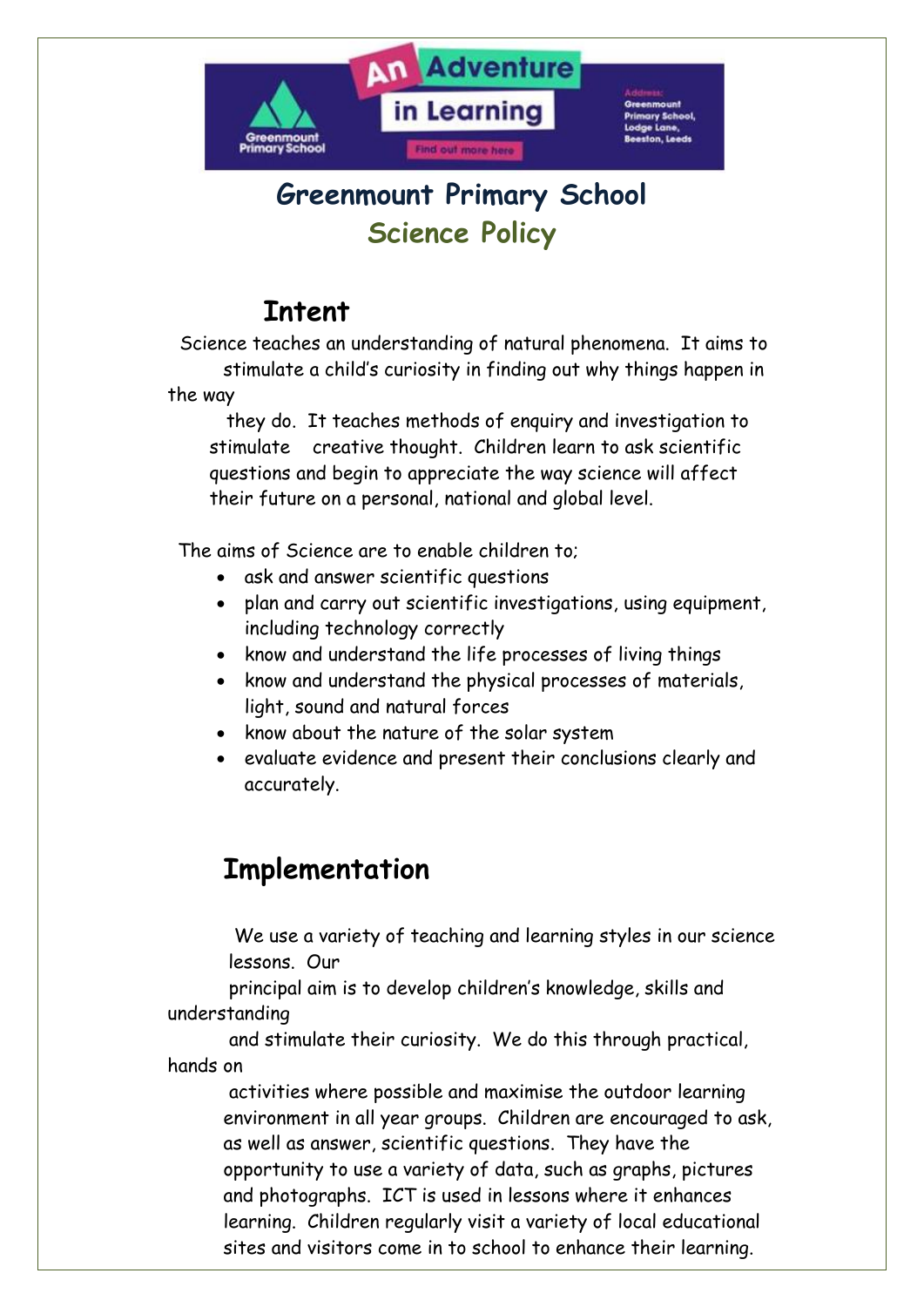We recognise that there are children of widely different scientific abilities in all classes and we ensure that we provide suitable learning opportunities for all children by matching the challenge of the task to the ability of the child. We achieve this in a variety of ways by;

- setting open-ended tasks that can have a variety of responses where appropriate
- sometimes children are grouped by ability and tasks are appropriately differentiated. At other times, children may be working in a mixed ability group where they are supporting each other.
- providing resources of different complexity, matched to the ability of the child
- using classroom assistants to support the work of individual children or groups of children.

# **Planning and Standards in Science**

The school uses the national curriculum to form the basis for our planning.

In KS1 Science is taught in block weeks. In KS2 Science is taught once a week.

A topic starts with a 'Basecamp' session. Children have a range of resources to form scientific questions they would like to find out. Teachers match these questions to the NC and form enquiry based lessons to answer the children's questions.

Enquiry skills lessons will come under one of the following; comparative/fair testing, research observation over time, pattern seeking, identify, grouping and classifying.

Children will then complete a 'Summit Point' to showcase all their learning for each topic.

We carry out our curriculum planning in science in three phases (long term,

 medium term and short term). The long term plan maps the scientific

 topics studied in each term during the key stage, each topic is closely linked to the overall theme for the half term.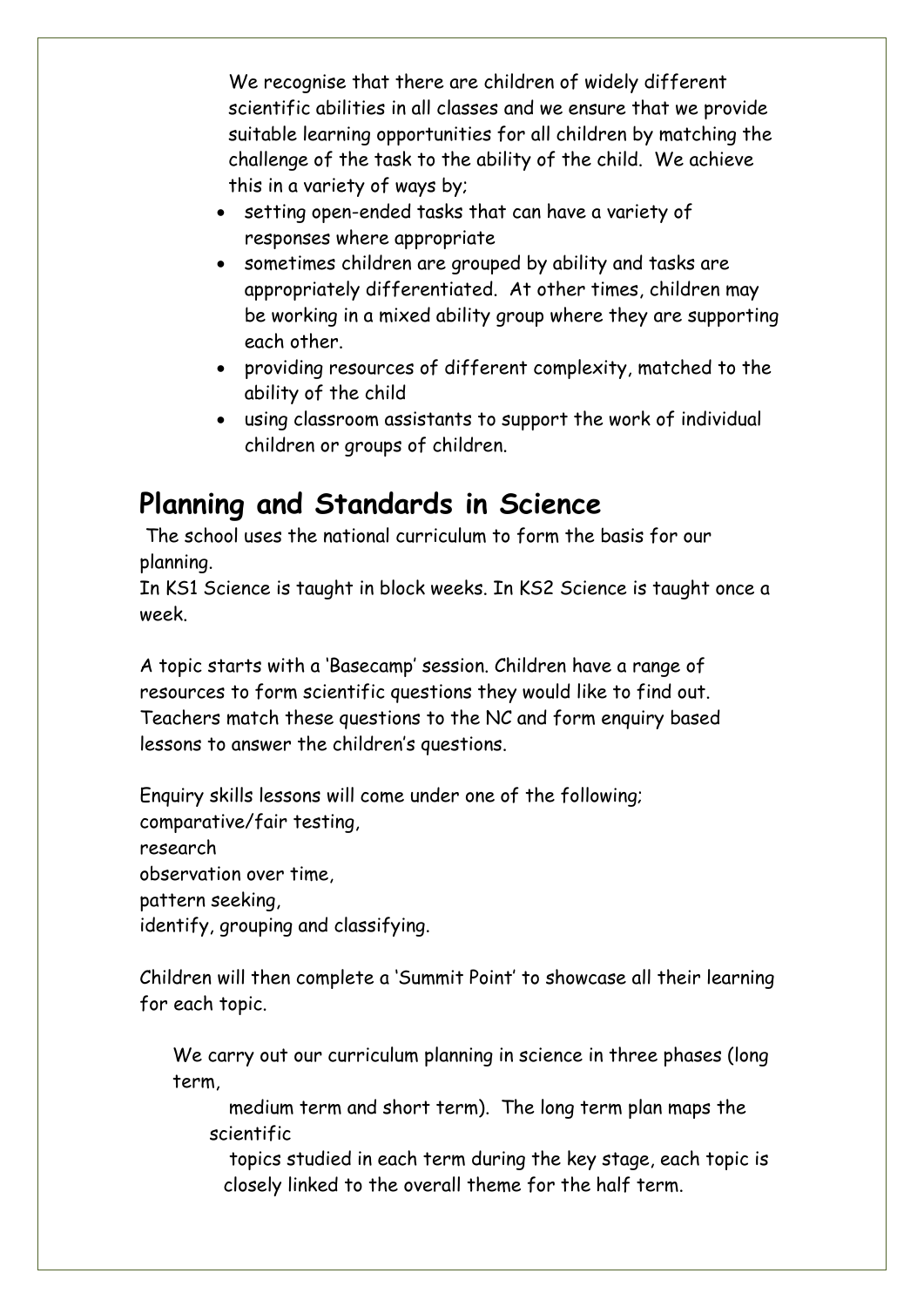We assess children's work in science by making informal judgements as we observe them during lessons. On completion of a piece of work the teacher marks the work and gives feedback as necessary, in line with the schools marking policy. Upon completion of a science topic teachers will us formative judgements collated throughout the topic which includes questioning, book work and group discussions. Children also answer the 'Summit Question' after each topic where teacher can base their judgements. These judgements will be inputted into a data spreadsheet under the decision "working towards", "working at", "greater depth".

A sample of children of varying abilities across the school are interviewed about their learning in science each year. The outcomes from the interviews enable us to identify standards, strengths and areas that need development.

Work scrutinies are held each year. The science leader will look through the evidence in books to identify strengths and areas to develop following the schools work scrutiny feedback form.

# **Staff Health and Wellbeing**

Staff plan science with their work colleague for each topic. Staff have access to Twinkl, QCA and Inspiring Science schemes of work to guide planning and make displays and resources easily available. Staff meetings give staff a chance to share best practice and share resources.

# **The contribution of Science to teaching in other curriculum areas.**

### **Literacy**

Science contributes significantly to the teaching of Literacy in our school by actively promoting the skills of reading, writing, speaking and listening. Some of the texts that the children use in their literacy lessons are of a scientific nature. Story books relating to the topic are used. The children develop oral skills in science lessons through discussions and through recounting their observations of scientific experiments. Writing skills are developed through report writing, presenting information in a variety of ways and fiction writing where appropriate (eg space stories). In STEM books, vocabulary used in all topics are referred to each lesson.

# **Mathematics**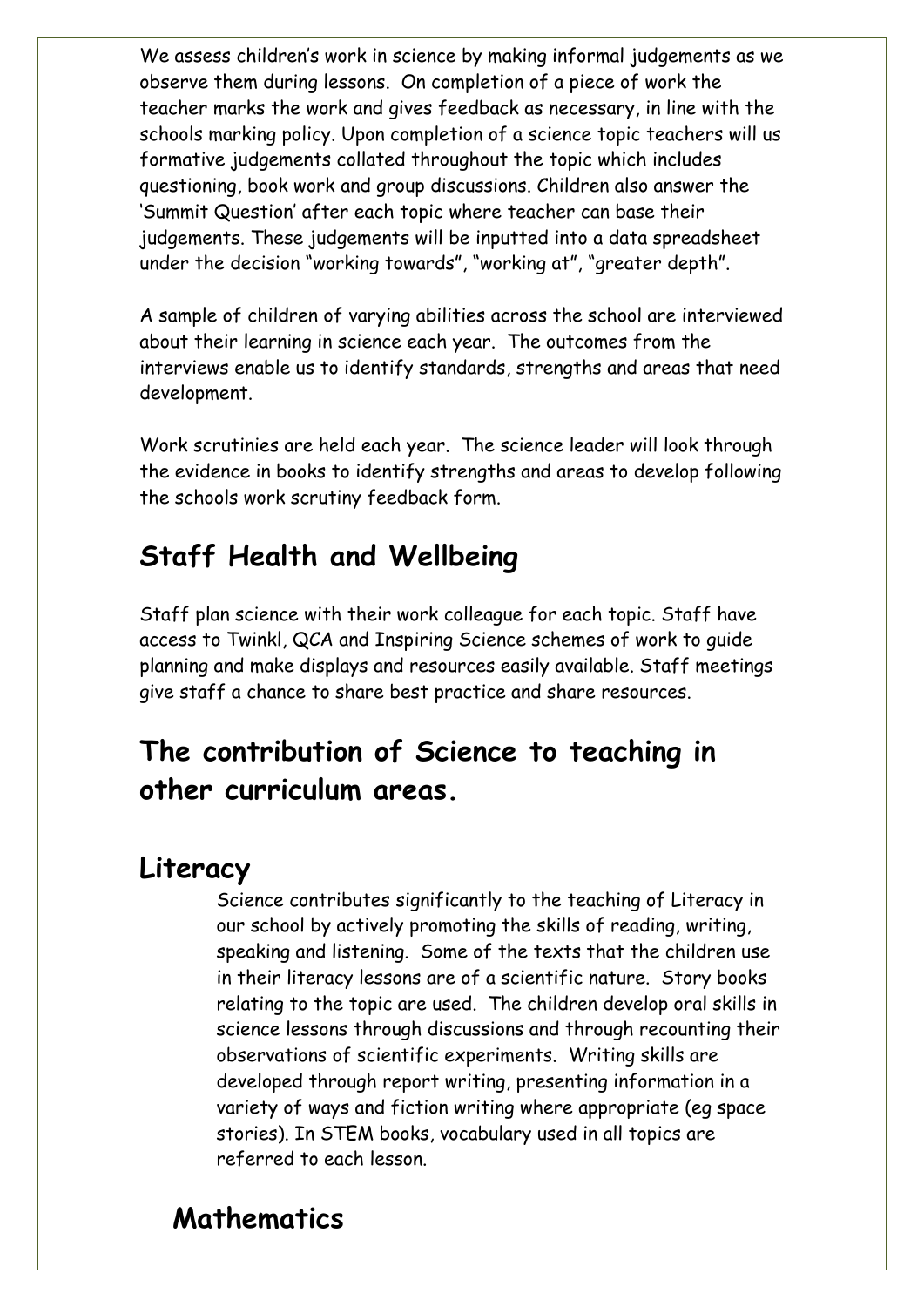Science contributes to the teaching of mathematics in a number of ways. The children use weights and measures and learn to use and apply number. Through investigative work, they learn to estimate and predict. They develop accurate observation skills and recording of events.

# **Personal, social and health education and Citizenship**

Science makes a significant contribution to the teaching of PSHCE. This is mainly in two areas. Firstly, the subject matter lends itself to raising matters of citizenship and social welfare. For example, children learn how some environments are better than others for food growth and the negative impact of drought and famine. Secondly, children benefit from the nature of the subject in that it gives them opportunities to take part in debates and discussions. They help to organize fundraising activities on matters of concern to them, such as children in our partner school in Kenya.

# **Spiritual, moral, social and cultural development**

Science offers children many opportunities to examine some of the fundamental questions of life, for example, the evolution of living things and how the world was created. Through many of the amazing processes that affect living things, children develop a sense of awe and wonder regarding the nature of our world. Science raises many social and moral questions. Children have the opportunity to discuss, for example, the effects of smoking and the moral questions involved in the issue.

## **Teaching science to children with special needs**

We teach science to all children, whatever their ability. Science forms part of the school curriculum policy to provide a broad and balanced education for all children. We provide learning opportunities that are matched to the needs of children with learning difficulties. Our work in science takes into account the targets set in children's IEPS and specific learning objectives are built on year after year from BSquared.